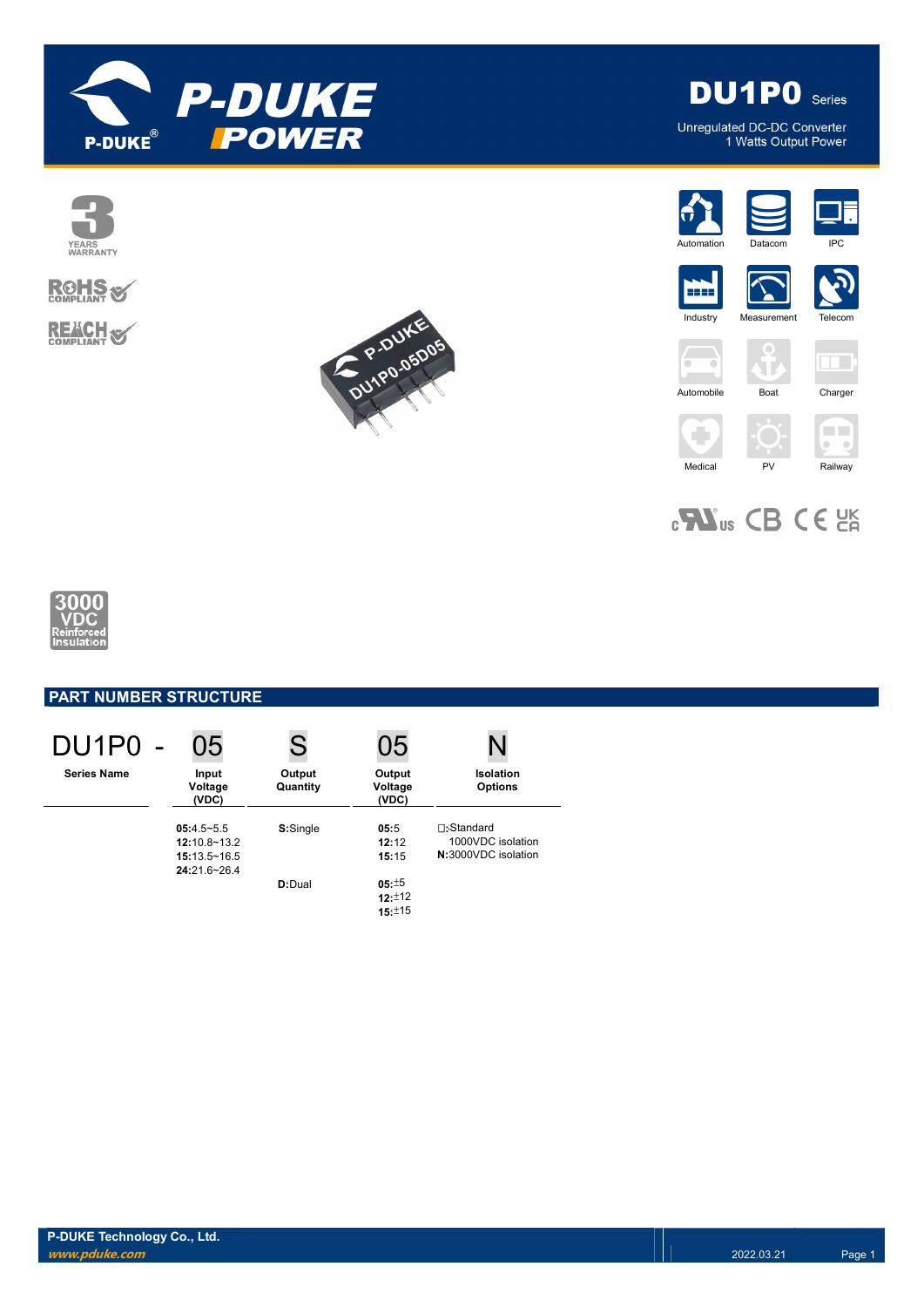

٦

# DU1P0 Series

| <b>Model</b>  | Input Range         | <b>Output Voltage</b> | <b>Output Current</b> |           | <b>Input Current</b><br>@ No Load | Efficiency | Maximum<br><b>Capacitor Load</b> |  |
|---------------|---------------------|-----------------------|-----------------------|-----------|-----------------------------------|------------|----------------------------------|--|
| <b>Number</b> |                     |                       | @Min.Load             | @FullLoad |                                   |            |                                  |  |
|               | <b>VDC</b>          | <b>VDC</b>            | mA                    | mA        | <b>mA</b>                         | $\%$       | uF.                              |  |
| DU1P0-05S05   | $4.5 - 5.5$         | 5                     | 20                    | 200       | 42                                | 77         | 330                              |  |
| DU1P0-05S12   | $4.5 \sim 5.5$      | 12                    | 8.3                   | 83        | 32                                | 82         | 330                              |  |
| DU1P0-05S15   | $4.5 \sim 5.5$      | 15                    | 6.7                   | 67        | 35                                | 81         | 330                              |  |
| DU1P0-05D05   | $4.5 \sim 5.5$      | ± 5                   | ±10                   | ± 100     | 40                                | 78         | ±150                             |  |
| DU1P0-05D12   | $4.5 \sim 5.5$      | ± 12                  | ± 4.2                 | ± 42      | 35                                | 82         | ±150                             |  |
| DU1P0-05D15   | $4.5 \sim 5.5$      | ± 15                  | ± 3.3                 | ± 33      | 40                                | 81         | ±150                             |  |
| DU1P0-12S05   | $10.8 \sim 13.2$    | 5                     | 20                    | 200       | 17                                | 77         | 330                              |  |
| DU1P0-12S12   | $10.8 \sim 13.2$    | 12                    | 8.3                   | 83        | 17                                | 82         | 330                              |  |
| DU1P0-12S15   | $10.8 \sim 13.2$    | 15                    | 6.7                   | 67        | 18                                | 79         | 330                              |  |
| DU1P0-12D05   | $10.8 \sim 13.2$    | ± 5                   | ±10                   | ± 100     | 18                                | 77         | ±150                             |  |
| DU1P0-12D12   | $10.8 \sim 13.2$    | ± 12                  | ± 4.2                 | ± 42      | 18                                | 81         | ±150                             |  |
| DU1P0-12D15   | $10.8 \sim 13.2$    | ± 15                  | ± 3.3                 | ± 33      | 18                                | 82         | ±150                             |  |
| DU1P0-15S05   | $13.5 \sim 16.5$    | 5                     | 20                    | 200       | 20                                | 73         | 330                              |  |
| DU1P0-15S12   | $13.5 \sim 16.5$    | 12                    | 8.3                   | 83        | 18                                | 79         | 330                              |  |
| DU1P0-15S15   | $13.5 \sim 16.5$    | 15                    | 6.7                   | 67        | 18                                | 80         | 330                              |  |
| DU1P0-15D05   | $13.5 \sim 16.5$    | ± 5                   | ±10                   | ± 100     | 18                                | 75         | ±150                             |  |
| DU1P0-15D12   | $13.5 \sim 16.5$    | ± 12                  | ±4.2                  | ± 42      | 16                                | 80         | ±150                             |  |
| DU1P0-15D15   | $13.5 \sim 16.5$    | ± 15                  | ± 3.3                 | ± 33      | 16                                | 80         | ±150                             |  |
| DU1P0-24S05   | $21.6 - 26.4$       | 5                     | 20                    | 200       | 12                                | 72         | 330                              |  |
| DU1P0-24S12   | $21.6 \approx 26.4$ | 12                    | 8.3                   | 83        | 12                                | 78         | 330                              |  |
| DU1P0-24S15   | $21.6 - 26.4$       | 15                    | 6.7                   | 67        | 10                                | 78         | 330                              |  |
| DU1P0-24D05   | $21.6 - 26.4$       | ± 5                   | ±10                   | ±100      | 12                                | 75         | ±150                             |  |
| DU1P0-24D12   | $21.6 \sim 26.4$    | ± 12                  | ± 4.2                 | ± 42      | 10                                | 78         | ±150                             |  |
| DU1P0-24D15   | $21.6 \sim 26.4$    | ±15                   | ± 3.3                 | ± 33      | 10                                | 79         | ±150                             |  |

### TECHNICAL SPECIFICATION All specifications are typical at nominal input, full load and 25℃ unless otherwise noted

П

п

| <b>INPUT SPECIFICATIONS</b>   |                   |        |      |      |            |
|-------------------------------|-------------------|--------|------|------|------------|
| <b>Parameter</b>              | <b>Conditions</b> | Min.   | Typ. | Max. | Unit       |
| Operating input voltage range | 5Vin(nom)         | 4.5    | .5   | 5.5  |            |
|                               | 12Vin(nom)        | 10.8   | 12   | 13.2 | <b>VDC</b> |
|                               | 15Vin(nom)        | 13.5   | 15   | 16.5 |            |
|                               | 24Vin(nom)        | 21.6   | 24   | 26.4 |            |
| Input filter                  |                   | C type |      |      |            |

| <b>OUTPUT SPECIFICATIONS</b> |                                    |                   |        |                       |              |         |
|------------------------------|------------------------------------|-------------------|--------|-----------------------|--------------|---------|
| <b>Parameter</b>             |                                    | <b>Conditions</b> | Min.   | Typ.                  | Max.         | Unit    |
| Voltage accuracy             |                                    |                   | $-5.0$ |                       | $+5.0$       | %       |
| Line regulation              | Low Line to High Line at Full Load |                   |        | 1.3%, max / 1% of Vin |              |         |
| Load regulation              | 20% to 100% Load                   | 5Vout             | $-10$  |                       | $+10$        | $\%$    |
|                              |                                    | Others            | -8     |                       | +8           |         |
| Ripple and noise             | Measured by 20MHz bandwidth        |                   |        | 100                   |              | mVp-p   |
| Temperature coefficient      |                                    |                   | $-0.1$ |                       | $+0.1$       | $%$ /°C |
| Short circuit protection     |                                    |                   |        |                       | Second. max. |         |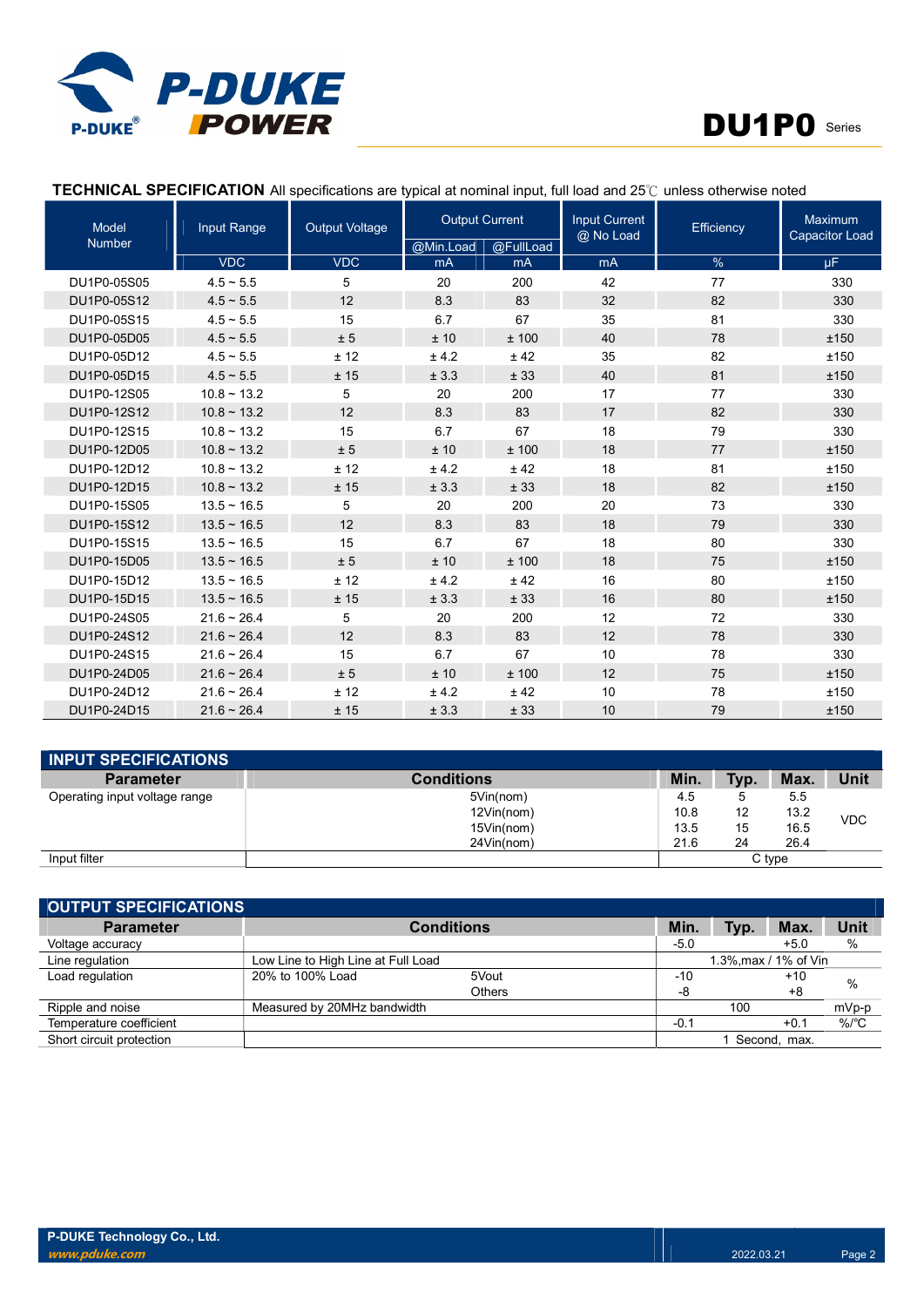

| <b>GENERAL SPECIFICATIONS</b> |                    |                          |                                    |      |      |                              |                    |
|-------------------------------|--------------------|--------------------------|------------------------------------|------|------|------------------------------|--------------------|
| <b>Parameter</b>              |                    |                          | <b>Conditions</b>                  | Min. | Typ. | Max.                         | <b>Unit</b>        |
| <b>Isolation voltage</b>      | 1 minute           | Input to Output          | Standard type                      | 1000 |      |                              | <b>VDC</b>         |
|                               |                    |                          | Suffix "N" (Reinforced insulation) | 3000 |      |                              |                    |
| <b>Isolation resistance</b>   | 500VDC             |                          |                                    |      |      |                              | $G\Omega$          |
| Isolation capacitance         |                    |                          |                                    |      |      | 30                           | pF                 |
| Switching frequency           |                    |                          |                                    | 60   |      |                              | kHz                |
| Safety approvals              | IEC/ EN/ UL62368-1 |                          |                                    |      |      | UL:E193009                   |                    |
|                               |                    |                          |                                    |      |      | CB:UL(Demko)                 |                    |
| Case material                 |                    |                          |                                    |      |      | Non-conductive black plastic |                    |
| Base material                 |                    |                          |                                    |      |      |                              | None               |
| Potting material              |                    |                          |                                    |      |      | Epoxy (UL94 $V-0$ )          |                    |
| Weight                        |                    |                          |                                    |      |      |                              | 2.0g(0.071oz)      |
| MTBF                          |                    | MIL-HDBK-217F, Full load |                                    |      |      |                              | 2.019 x $10^7$ hrs |

| <b>ENVIRONMENTAL SPECIFICATIONS</b> |                   |       |      |        |              |  |  |
|-------------------------------------|-------------------|-------|------|--------|--------------|--|--|
| <b>Parameter</b>                    | <b>Conditions</b> | Min   | Typ. | Max.   | <b>Unit</b>  |  |  |
| Operating ambient temperature       | With derating     | $-25$ |      | $+100$ | °C           |  |  |
| Maximum case temperature            |                   |       |      | 100    | °C           |  |  |
| Storage temperature range           |                   | $-55$ |      | $+125$ | °C           |  |  |
| Thermal shock                       |                   |       |      |        | MIL-STD-810F |  |  |
| Vibration                           |                   |       |      |        | MIL-STD-810F |  |  |
| Relative humidity                   |                   |       |      |        | 5% to 95% RH |  |  |

CAUTION: This power module is not internally fused. An input line fuse must always be used.

#### CHARACTERISTIC CURVE

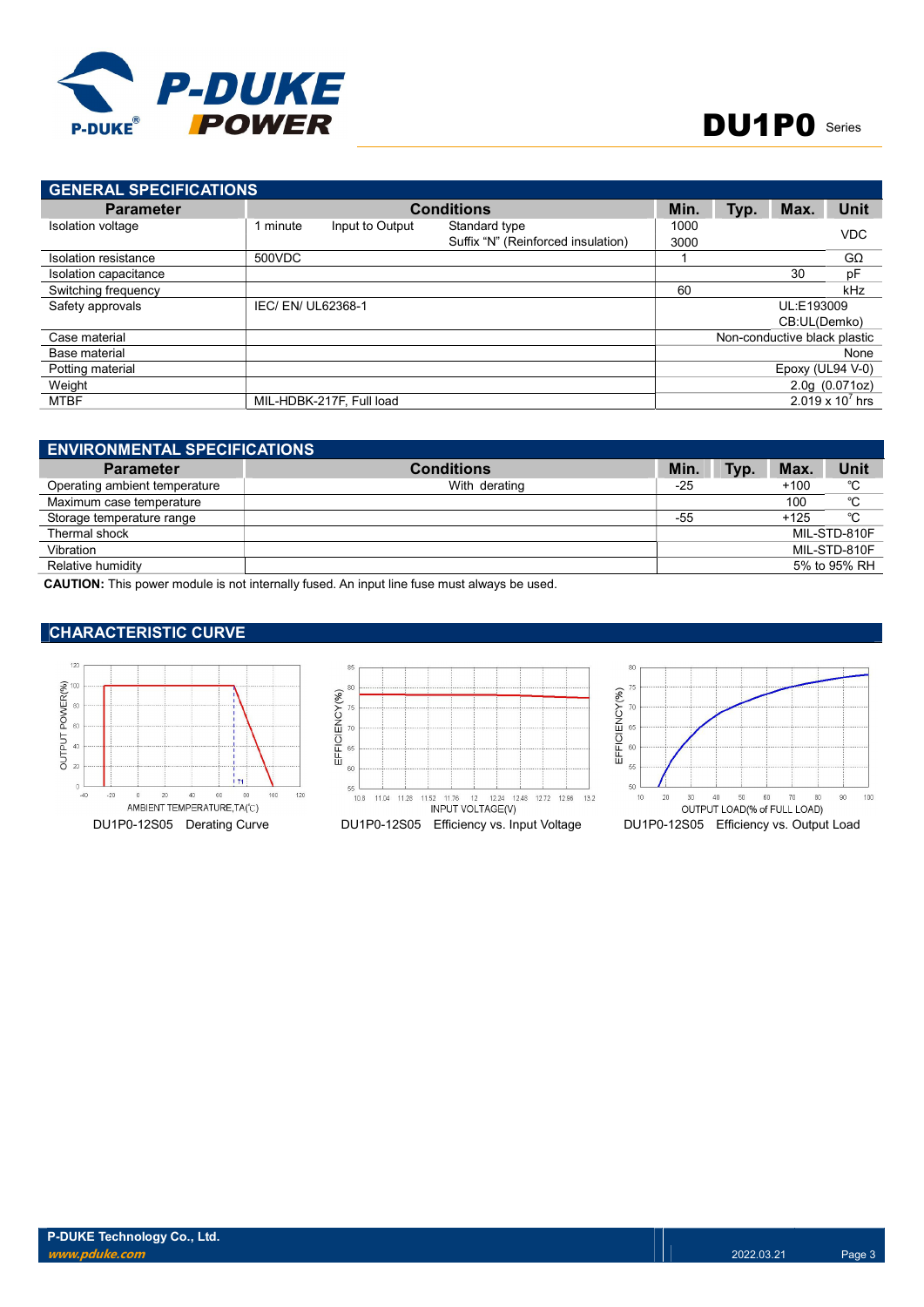

#### FUSE CONSIDERATION

This power module is not internally fused. An input line fuse must always be used.

This encapsulated power module can be used in a wide variety of applications, ranging from simple stand-alone operation to an integrated part of sophisticated power architecture.

To maximum flexibility, internal fusing is not included; however, to achieve maximum safety and system protection, always use an input line fuse. The input line fuse suggest as below:

| Model                     | <b>Fuse Rating</b><br>(A) | <b>Fuse Type</b> |
|---------------------------|---------------------------|------------------|
| DU1P0-05SDD · DU1P0-05DDD | 0.63                      | Slow-Blow        |
| DU1P0-12SOD · DU1P0-12DOD | 0.315                     | Slow-Blow        |
| DU1P0-15SDD · DU1P0-15DDD | 0.315                     | Slow-Blow        |
| DU1P0-24SOD · DU1P0-24DOD | 0.315                     | Slow-Blow        |

The table based on the information provided in this data sheet on inrush energy and maximum DC input current at low Vin.

#### MECHANICAL DRAWING



PIN CONNECTION STANDARD

| <b>PIN</b> | <b>SINGLE</b> | <b>DUAL</b> |
|------------|---------------|-------------|
|            | $+V$ in       | $+V$ in     |
| 2          | -Vin          | -Vin        |
|            | -Vout         | -Vout       |
| 5          | ΝC            | Common      |
| 6          | +Vout         | $+$ Vout    |
|            | No Pin        | No Pin      |

#### SUFFIX "N"

| <b>PIN</b> | <b>SINGLE</b> | <b>DUAL</b> |
|------------|---------------|-------------|
|            | $+V$ in       | $+V$ in     |
| 2          | -Vin          | -Vin        |
|            | No Pin        | No Pin      |
| 5          | -Vout         | -Vout       |
| 6          | NC.           | Common      |
|            | +Vout         | +Vout       |

1. All dimensions in inch [mm]

2. Tolerance :x.xx±0.02 [x.x±0.5]

x.xxx±0.01 [x.xx±0.25]

3. Pin pitch tolerance ±0.01 [0.25]

4. Pin dimension tolerance ±0.004[0.10]